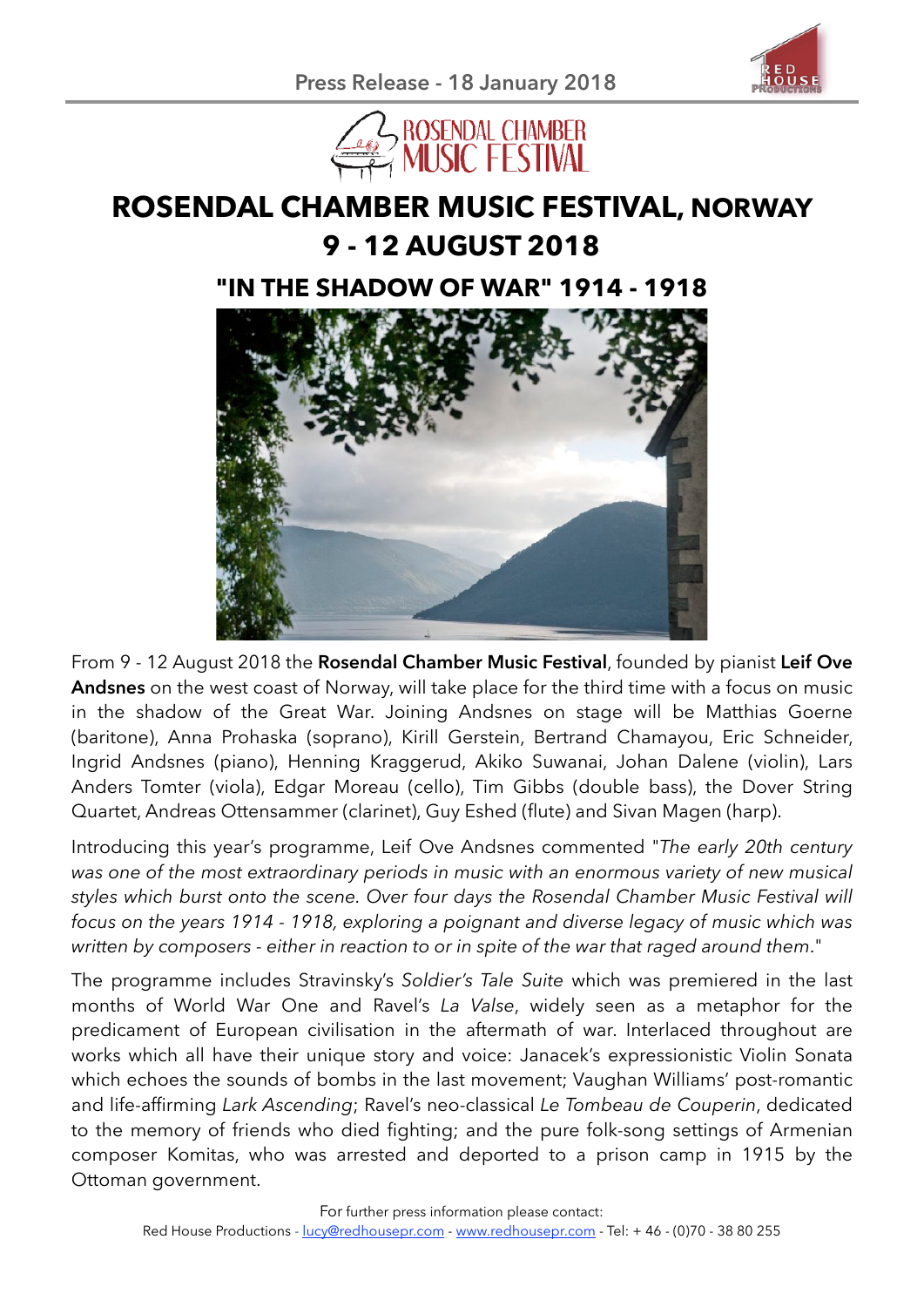

# **ROSENDAL CHAMBER MUSIC FESTIVAL, NORWAY 9 - 12 AUGUST 2018 "IN THE SHADOW OF WAR" 1914 - 1918**

One complete programme is dedicated to Debussy who bridged the gap between the 19th and 20th centuries like no-other. His death occurred in the midst of the aerial and artillery bombardment of Paris during the German Spring Offensive in 1918 and his funeral procession made its way through deserted streets as the German guns bombarded the city.

Whilst the instrumental concerts focus almost entirely on music written during the years of World War I, Rosendal welcomes two singers who present their own unique programmes reflecting similar themes. Soprano, Anna Prohaska, performs from "Behind the Lines", her moving collection of songs set to war-time poetry by composers including Eisler, Quilter, Weill and Ives. Matthias Goerne returns to Rosendal to join Leif Ove Andsnes for a performance of Schubert's *Winterreise*, bringing us back to the composer focus of the first Rosendal Festival in 2016 and the song cycle which epitomises isolation and loneliness.

As part of the concept for the festival, Professor Gunnar Danbolt will curate a two-part exhibition focusing on reactions to World War One in painting and another on the work of Håkon Bleken, born in Trondheim, 1948. Håkon Bleken is an artist who is not only interested



Per Krohg: The Grenade (1916)

in problems relating to form, in a modernistic manner – though these are important for him – but who also has given particular attention to existential questions, often given actuality through contemporary events and happenings. He was, for example, one of the first to reflect in painting on the massacre at Utøya. He is often inspired by literature, such as Henrik Ibsen and Thomas Mann, and by music. He is, therefore, an artist well suited for a festival with the title "In the Shadow of War". In addition, paintings created as reactions to the First World War will also be exhibited – admittedly not originals, but nevertheless good copies – such as one of the most shocking war paintings of World War One, namely Otto Dix's *The War* (1932) and Per Krohg's *The Grenade* (1916). Together, these exhibitions will accompany the music that will be performed, an accompaniment that will hopefully promote reflection and deeper understanding.

The Rosendal Chamber Music Festival extends deep thanks to the Kristian Gerhard Jebsen Foundation, whose meaningful financial support has made the festival's ambitious artistic goals attainable.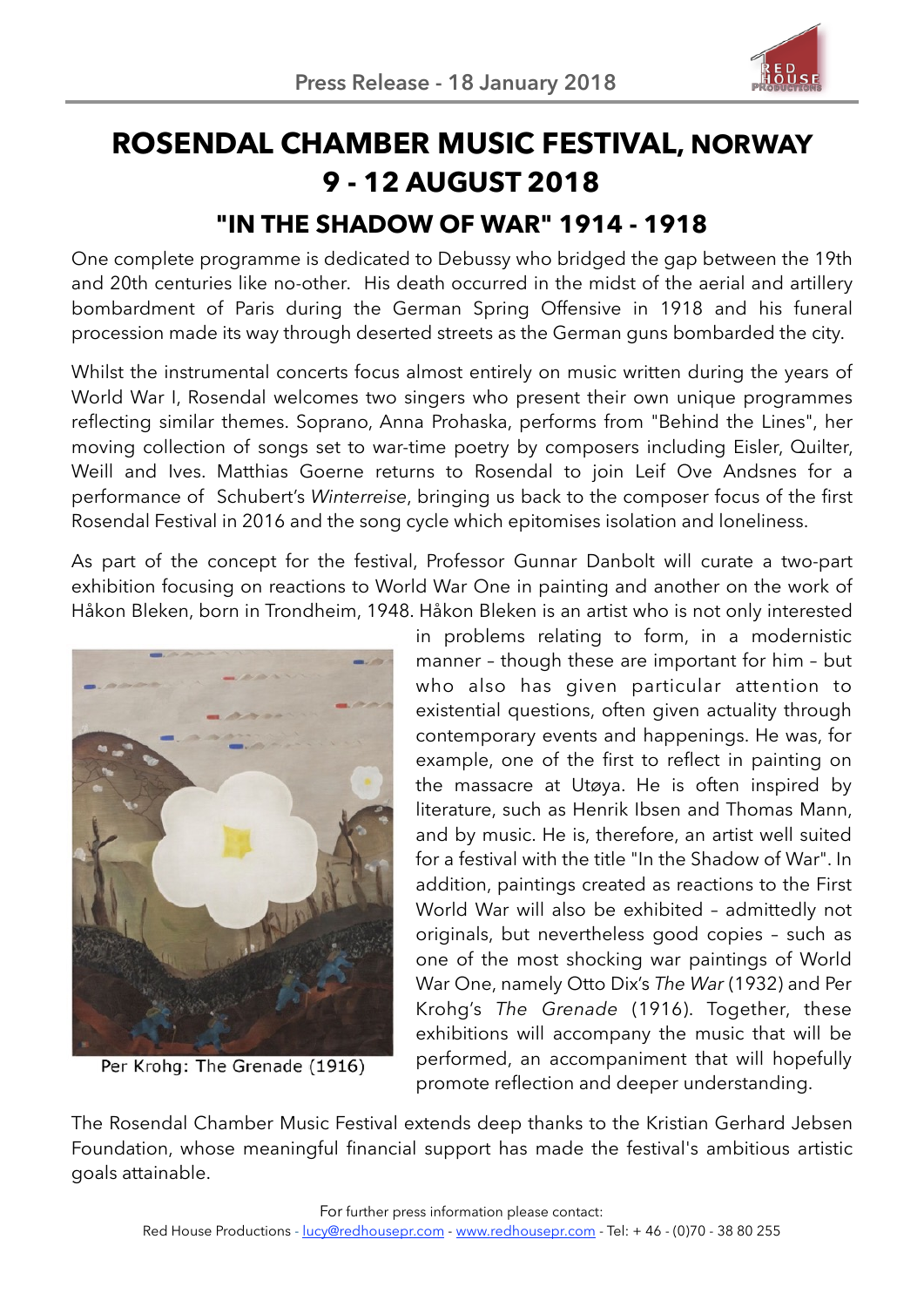

# **ROSENDAL CHAMBER MUSIC FESTIVAL Festival Pogramme 2018**

# **9 AUGUST, Thursday**

#### **20.00 h RIDDERSALEN - THE GREAT HALL, BARONIET ROSENDAL**

**Nielsen**: Chaconne Op. 32 (1916) **Bartok**: Romanian Dances (1915) **Ravel**: Le Tombeau de Couperin (1914-17) **Berg**: Hier ist Friede, Op. 4 No. 5, (1917) arranged for four instruments **Ernst von Dohnanyi**: Piano Quintet No. 2 Op. 26 (1914)

Leif Ove Andsnes (piano) Akiko Suwanai (violin) Ingrid Andsnes (piano) Bertrand Chamayou (piano) Edgar Moreau (cello) Dover String Quartet

# **10 AUGUST, Friday**

#### **11.00 h RIDDERSALEN - THE GREAT HALL, BARONIET ROSENDAL**

**Kreisler**: Toy Soldier`s March (1917) **Zemlinsky**: String Quartet No. 2 Op. 15 (1914-17) **Janacek**: Violin Sonata (1914) **Ysaÿe**: Trio for 2 violins & viola Le Londres (1915) **Scriabin**: Vers la flamme Op. 72 (1914)

Henning Kraggerud (violin) Ingrid Andsnes (piano) Dover String Quartet Kirill Gerstein (piano) Johan Dalene (violin) Lars Anders Tomter (viola)

## **16.30, 17:30 & 18.30 h DEN RØDE SAL - THE RED ROOM, BARONIET ROSENDAL**

**Signe Lund**: Fredsklokker 1918 (Peace Bells 1918) **Busoni**: Albumblatt (1916) **Stravinsky**: Three Pieces for String Quartet 1914 **Fauré**: Cello Sonata No. 1 Op. 109 (1917)

Ingrid Andsnes (piano) Guy Eshed (flute) Dover String Quartet Edgar Moreau (cello) Bertrand Chamayou (piano)

## **22.00 h KVINNHERAD KYRKJE - KVINNHERAD CHURCH**

**Schubert:** Winterreise D.911 (1827) Matthias Goerne (baritone)

Leif Ove Andsnes (piano)

# **11 AUGUST, Saturday**

## **10.00 h RIDDERSALEN - THE GREAT HALL, BARONIET ROSENDAL**

**Debussy**: Syrinx (1913) **Alf Hurum**: Exotic Suite Op. 9 (1915) for violin and piano **Komitas**: Folk Songs **Szymanowski**: Myths Op. 30 (1915)

Guy Eshed (flute) Johan Dalene (violin) Ingrid Andsnes (piano) Kirill Gersten (piano) Henning Kraggerud (violin) Bertrand Chamayou (piano)